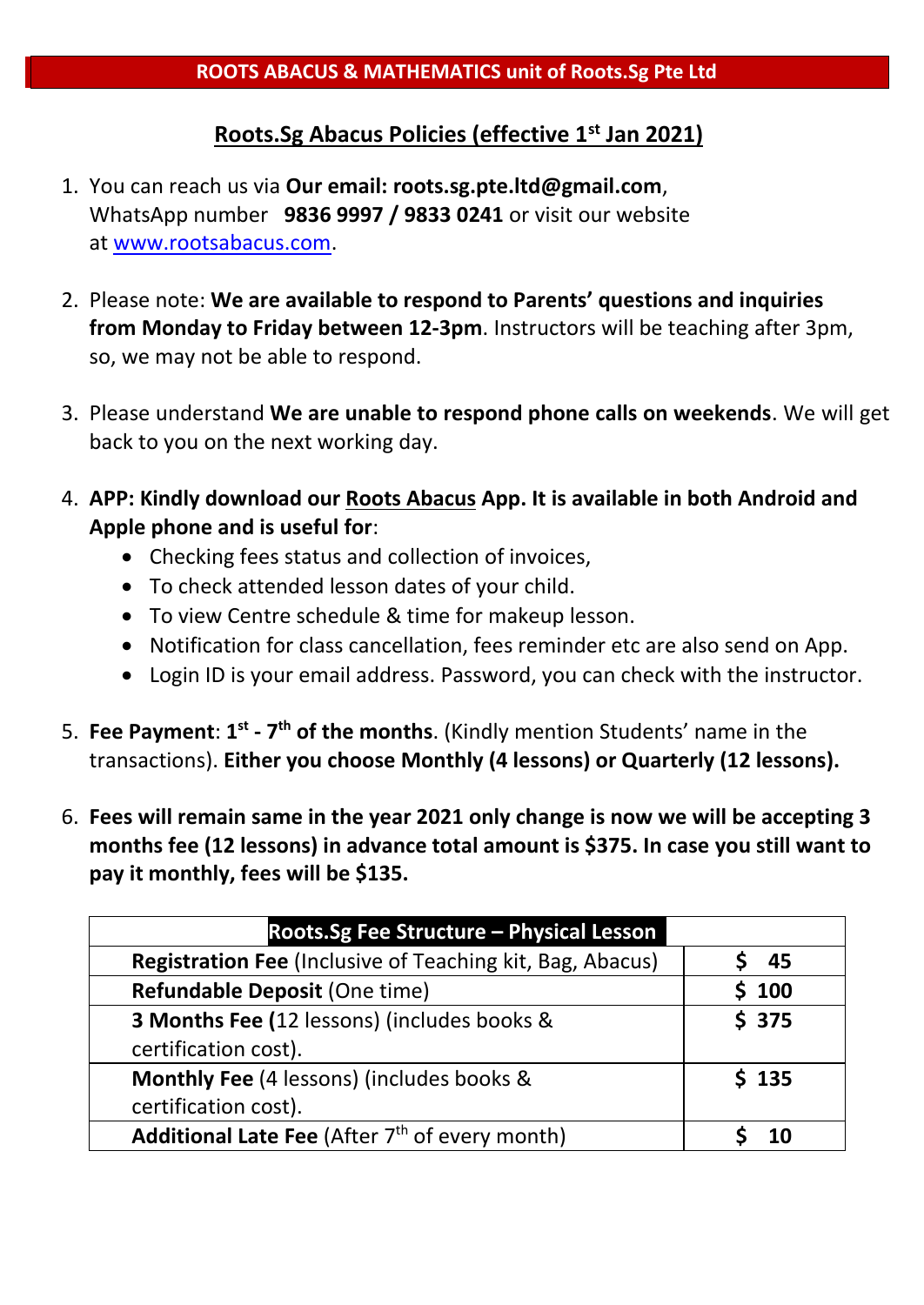#### 7. **Bank Details and Payment method**

| Payment<br>Mode | <b>Bank Transfer</b>                            | Cheque @ | <b>Pay Now</b>           | <b>UEN</b>    |
|-----------------|-------------------------------------------------|----------|--------------------------|---------------|
|                 | Account No.   DBS 0279068973   Roots.Sg Pte Ltd |          | QR Code<br>Check website | 201607590G000 |

- 8. Kindly note from Jan 2021, **there will be 4 lessons each month if the Public Holiday comes within the 4th week, it will be a working day**. If a month happen to have **5 lessons, 5th lesson will be off day**. Please refer our 2021 calendar for the schedule.
- 9. **Summer and Winter Break**: **2 weeks in Summer & Winter you have option to take break or pay prorated fees** if your child is missing the lessons. Rest of the 11 months fees will have to be deposit on time.
- 10. **Replacement classes** can be provided under the following conditions:
	- a. **Parents must inform minimum 1 day in advance, if child is not attending the lesson**, & make-up lesson will be provided. Validity of make-up lesson is up to 3 months.

Reason for Makeup lessons can be any (party, busy, car break down, rainy day, medical or any). You are still entitled of makeup lesson.

b. **Same day cancellation of class would be charged irrespective of any reason**  (party, busy, car break down, rainy day). In case of medical emergency please submit MC & make up will be provided.

## c. **Makeup lessons are STRICTLY not adjustable against the monthly fees.**

- 11. You can check the schedule for the makeup lessons on our website and select a day & time check with the instructor if the selected slot is available. Web Link for the schedule <http://rootsabacus.com/roots-abacus-schedule/> or you can check in our App.
- 12. **Late Pick up**: If you are late to pick up your child, kindly inform the instructor.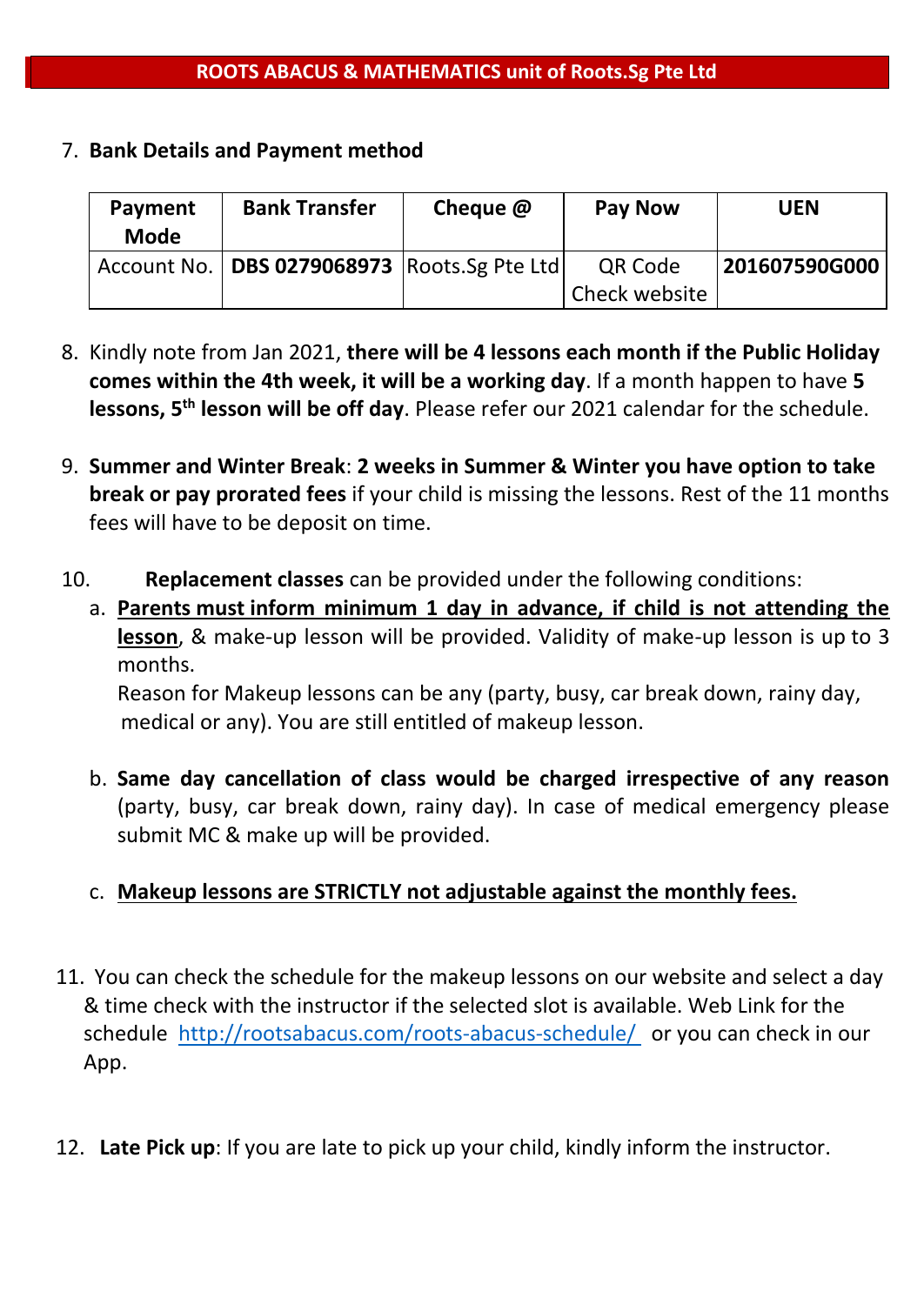#### **ROOTS ABACUS & MATHEMATICS unit of Roots.Sg Pte Ltd**

13. Our syllabus is carefully designed which is fully aligned with international and local schools. Our syllabus also benefits the kids in overall brain development. It will also facilitate kids to develop IQ & EQ level to excel in life in various field. In case our student needs extra practice, we will take care and provide practice worksheets.

As this is an individualized programme, the duration of the lesson and the learning process will depend on the child's interest, concentration, mood, and responsiveness.

**For online lessons**, the class strength would be **4 to 6 students class duration will be same 90 minutes**.

If the class strength is **1 to 3 students class duration will be 60 minutes.**

| Roots.Sg Fee structure - Online Lessons                          |       |  |  |
|------------------------------------------------------------------|-------|--|--|
| <b>Registration Fee (Inclusive of Teaching kit, Bag, Abacus)</b> | - 45  |  |  |
| Refundable Deposit (One time)                                    | \$100 |  |  |
| <b>3 Month fee (12 lessons) (includes books and</b>              | \$450 |  |  |
| certification cost).                                             |       |  |  |
| Monthly fee (4 lessons) (includes books and                      | \$160 |  |  |
| certification cost).                                             |       |  |  |
| Additional Late Fee (After 7 <sup>th</sup> of every month)       | ่ 10  |  |  |

- 1. For students doing online lessons, if you wanted to attend any lesson in physical class, please speak to the instructor.
- 2. All the teaching material for online students will be either pick up from our office in person or we can send you via courier service (Courier cost is additional).

| Warm Regards,            | Parent's Signature  |
|--------------------------|---------------------|
| Roots.Sg Pte Ltd         |                     |
| Roopali Bansal           | ,,,,,,,,,,,,,,,,,,, |
| <b>Managing Director</b> | Date:               |